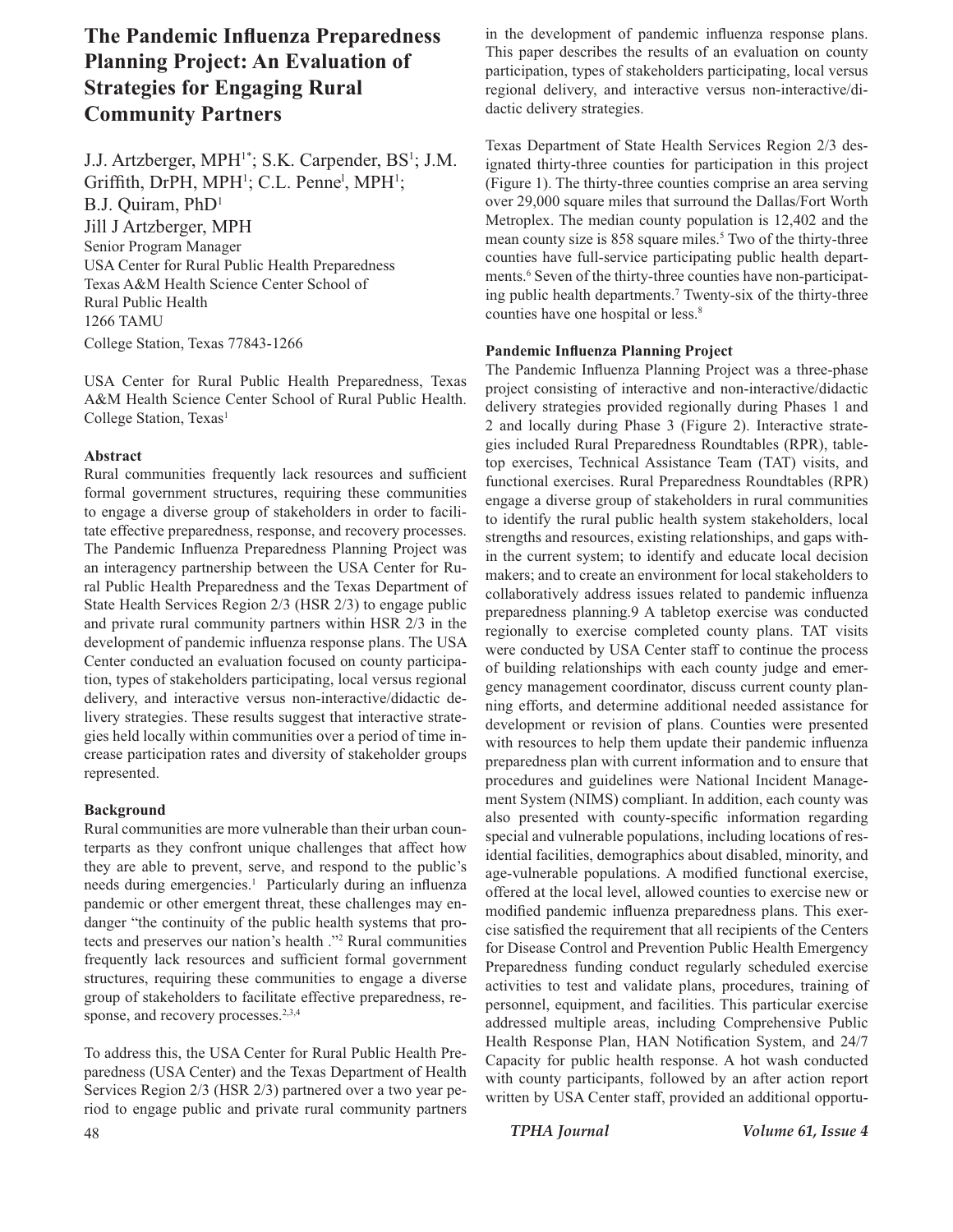nity to review strengths and weaknesses. A corrective action plan was then developed by the county to identify next steps for the local level.

The non-interactive strategy was the distribution of a pandemic influenza preparedness plan template and the didactic strategy consisted of a sub-regional conference on pandemic influenza. The USA Center created the pandemic influenza preparedness plan template which was distributed to each participating county, in addition to a resource guide for county planning officials to use while developing individual county plans. The resource guide was provided electronically and included a broad range of topics: planning and coordination, situation monitoring and assessment, prevention and containment, workforce support, and communications. The sub-regional conference was held to provide additional information on the current status of pandemic influenza, surge impact on the health care system, community containment and support services, and isolation and quarantine.

## **Population and Methods**

Stakeholders from thirty-three rural counties in North Texas participated in the project and were included in the evaluation. This evaluation used project tracking materials to address four evaluation areas. Registration forms were used to track participation for each project component, including two rural preparedness roundtables, two tabletop exercises, a sub-regional conference (offered in three locations), and a functional exercise (offered in each county). Registration data also allowed for the identification of the number and types of stakeholders who participated in each component. Stakeholders for each county were classified into one of four categories: public health and medical, government (state, county, or local), first responders (law enforcement, fire, EMS), or non-traditional stakeholders. Participants categorized as non-traditional stakeholders included businesses, faith-based community, non-healthcare service providers, and public/private education.

A county participation dataset was created by the USA Center. County participation was defined as having at least one county stakeholder present for a project component. This dataset was also used to determine participation rates at the county level based on delivery strategy and location of component.

#### **Results**

#### County Participation

Most counties (73%) participated in at least one component within the three phases of the project. The number of counties participating in all offered components increased across the three phases: 19% in Phase 1, 27% in Phase 2, and 58% in Phase 3.

#### **Types of Stakeholders Participating**

Over the course of the project, 481 different individuals participated in at least one component and were categorized as follows: 29% public health/medical, 28% government, 23% first responders, and 20% non-traditional stakeholders. Of the government participants, 13% were county judges and emer-

gency management coordinators, the key decision makers in these rural counties in the planning and response processes. County judges in 27 of the 33 counties (81%) participated in various components of this project. In addition, non-traditional stakeholders were engaged and included representatives from education (9%), service agencies (5%), business/community partners (3%), faith-based community (1%), and other non-traditional stakeholders (2%).

#### **Local vs. Regional Delivery Locations**

During Phase 3, all activities were offered locally, and 100% of the counties participated in at least one activity. County participation rates were substantially lower when offered at a regional location: 9% during Phase 1 and 21% during Phase 2. The proportion of the stakeholders by type remained constant throughout all three phases of the project; however, the number of each type of stakeholders increased when components were offered locally. In addition, the total participation rate increased when components were delivered at the local level (Figure 3).

## **Interactive Versus Non-Interactive/Didactic Delivery Strategies**

Higher levels of participation were observed when components were interactive. County participation rates for interactive components ranged from 58% to 100%, while the county participation rates for the non-interactive component was 28% and 52% for the didactic component. Additionally, stakeholder participation rates were higher for interactive components than for didactic components.

#### **Conclusion/Discussion**

This evaluation was conducted to determine the effectiveness of various strategies to engage rural community partners in pandemic influenza planning. Evaluation data indicate participation rates for counties and stakeholders increase when components are interactive. Interactive components provide an opportunity for traditional and non-traditional stakeholders to understand and practice their roles in pandemic influenza preparedness planning and response and may increase the recognition of their role and importance in the overall process. Participation rates for counties and stakeholders increase when components are delivered locally. It is important to note that many individuals in rural communities serve in multiple capacities, and this may limit their ability to participate in activities that require travel outside the local area, as observed by lower participation in Phase 2 sub-regional components. This may also affect the diversity of stakeholder types able to participate in project components. Rates for county and stakeholder participation also increased over the course of the project. This would suggest community engagement is a process and sufficient time needs to be allocated to ensure successful development of relationships.

This project utilized a number of strategies to assist rural Texas counties in pandemic influenza planning. The interactive strategy engaged key stakeholders and helped to ensure understanding of their roles and responsibilities in planning and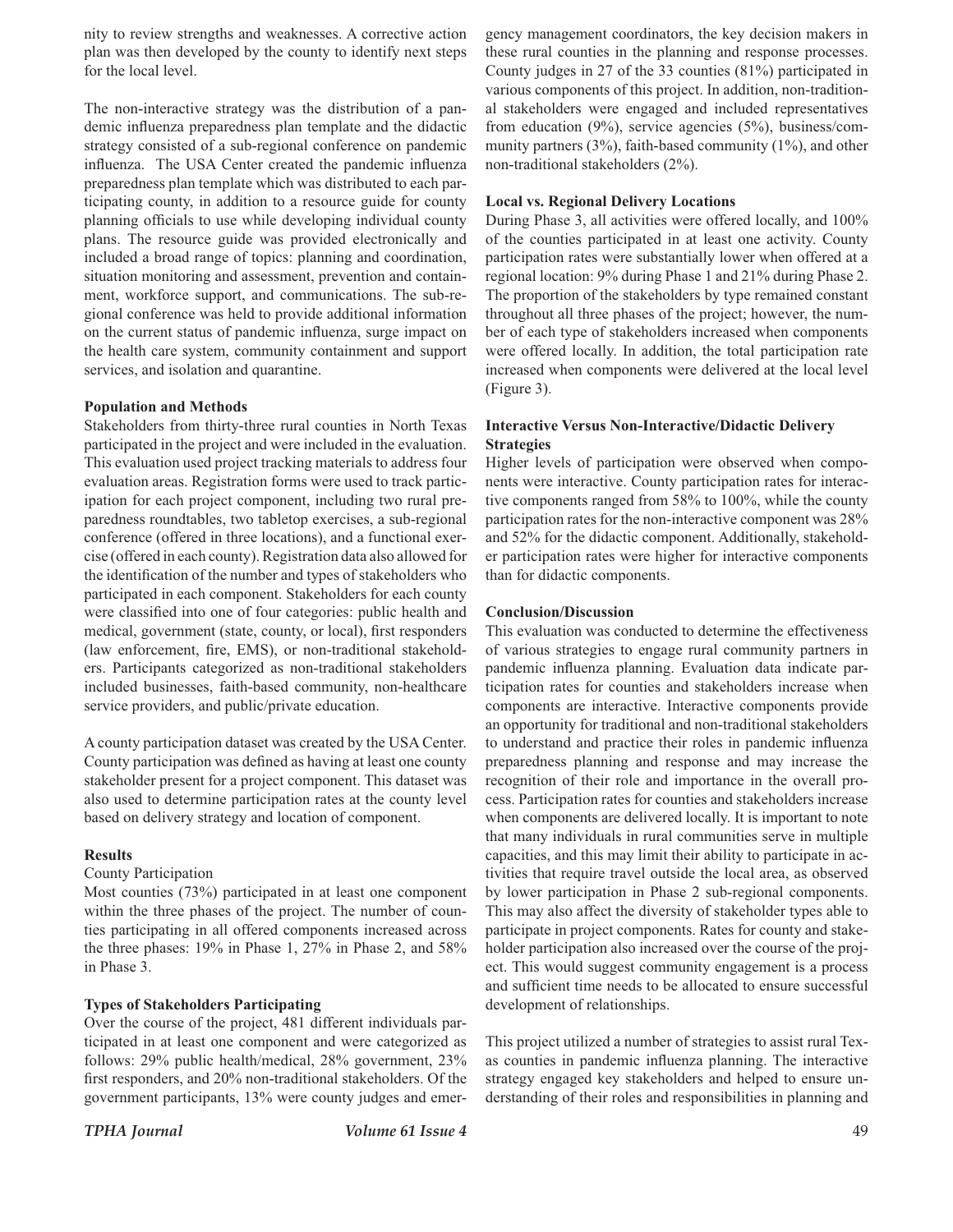response. Delivering components at the local level guaranteed increased participation of key stakeholders and involved them in the planning process. Issues and strategies are more relevant when viewed from the local perspective. Allowing sufficient time to build relationships among key stakeholders was critical to increasing stakeholder involvement and the successful completion of functional exercises that tested community response capabilities. The results of this evaluation suggest public health professionals should consider these strategies to engage public health communities in capacity building activities.

## References

1. Office of Rural Health Policy, Health Resources and Services Administration, U.S. Department of Health and Human Resources. Rural communities and emergency preparedness. 2002 [cited 2005 February 24]; Available from: ftp://ftp.hrsa. gov/ruralhealth/RuralPreparedness.pdf.

2. Meit, M. and A. Knudson, Why is rural public health important? A look to the future. J Public Health Manag Pract, 2009. 15(3): p. 185-90.

3. Center for Rural Health Practice, Bridging the health divide: the rural public health research agenda. 2004, University of Pittsburgh, Center for Rural health Practice: Pittsburgh, PA.

4. Quiram, B.J., M. Meit, K. Carpender, G. Castillo, D. Duchicela, and C. Pennel, Rural public health infrastructure: A literature review, in Rural Healthy People 2010: A companion document to Healthy People 2010, L.D. Gamm and L. Hutchinson, Editors. 2004. p. 117-123.

5. US Census Bureau. State & County QuickFacts. 2008 [cited October 25, 2008]; Available from: http://quickfacts. census.gov/qfd/states/48000.html.

6. Texas Department of State Health Services. Full Service Local Health Departments and Districts of Texas. 2008 [cited October 25, 2008]; Available from: http://www.dshs.state. tx.us/regions/lhds.shtm.

7. Texas Department of State Health Services. Texas Nonparticipating Local Health Departments. 2008 [cited October 25, 2008]; Available from: http://www.dshs.state.tx.us/ regions/nonlhd.shtm.

8. Texas Department of State Health Services Regulatory Services. Directories of General & Special Hospitals- By County. 2008 [cited October 25, 2008]; Available from: http://www. dshs.state.tx.us/HFP/apps.shtm#directoryhosp.

9. Pennel, C.L., S.K. Carpender, and B.J. Quiram, Rural health roundtables: a strategy for collaborative engagement in and between rural communities. Rural Remote Health, 2008. 8(4): p. 1054.

**Figure 1.** Rural Counties in Region 2/3 Participating in Project